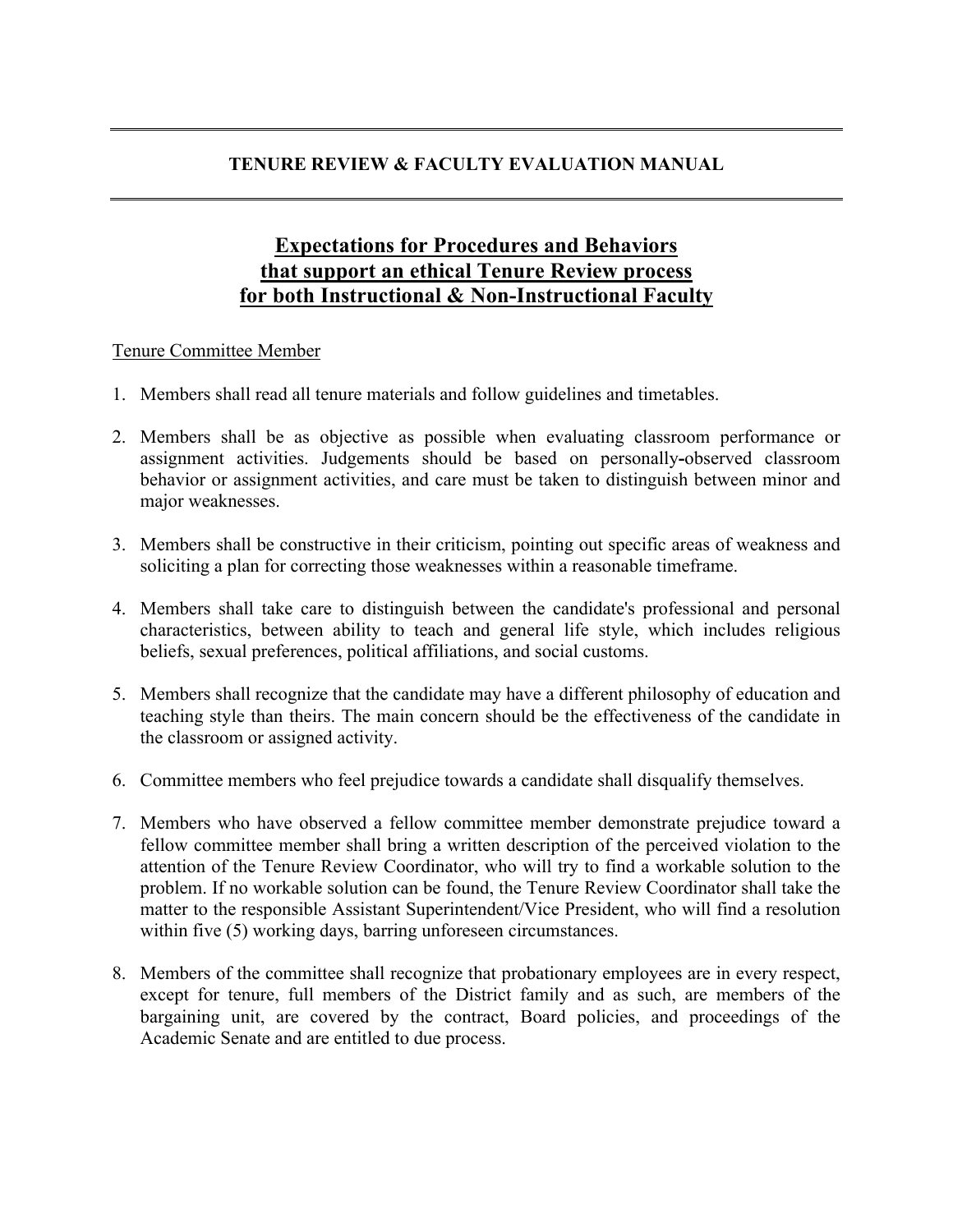- 9. To assure comprehensiveness, Tenure Review Committee members shall use those forms approved by the District and the Association and deemed appropriate to the faculty assignment.
- 10. Tenure committee members shall attend appropriate locally-sponsored evaluation workshops as a condition of serving on a tenure committee.
- 11. Tenure committee members shall maintain confidentiality of the tenure review process at all times. Evaluations and the views of committee members shall be regarded as private information to be circulated only among those directly associated with the tenure review process.

## Tenure Review Candidates

- 1. Tenure Review candidates shall read all tenure materials, and follow guidelines, and timetables.
- 2. Tenure Review candidates shall respond to evaluator's requests and recommendations in a timely manner.
- 3. Behavior that interferes with the tenure review candidate's effectiveness in the classroom or in the performance of other professional duties may be considered by the Tenure Review Committee in their evaluation; thus, the candidate is urged to act professionally in the course of his/her duties.
- 4. Tenure review candidates should respond to criticism in a clear and concise manner and should provide in writing a detailed, timely plan for correcting major problems identified by the committee.
- 5. If a tenure review candidate believes that guidelines have been violated or that one or more committee members is biased against him/her, the candidate should bring the issue to the attention of the committee Chair or his/her Dean. If the matter is not adequately resolved or if the conflict is between the committee Chair and/or the Dean, the candidate should then take the matter to the Tenure Review Coordinator.

The candidate is encouraged to informally and collegially communicate and resolve any disputes within the committee; if this is not possible, the following procedures should be followed:

As the candidate deems appropriate, the candidate should provide a written description of the perceived violation to the committee Chair or his/her Dean as soon as he/she is aware of the violation. The committee Chair/Dean will then investigate the matter further, and if he/she concurs with the candidate, he/she will take action to resolve the violation. If the committee Chair/Dean disagrees with the candidate, he/she shall communicate in writing that decision regarding the validity of the violation within 5 working days. In the event that the candidate believes that the committee Chair nor the Dean can proceed without bias, he/she may go